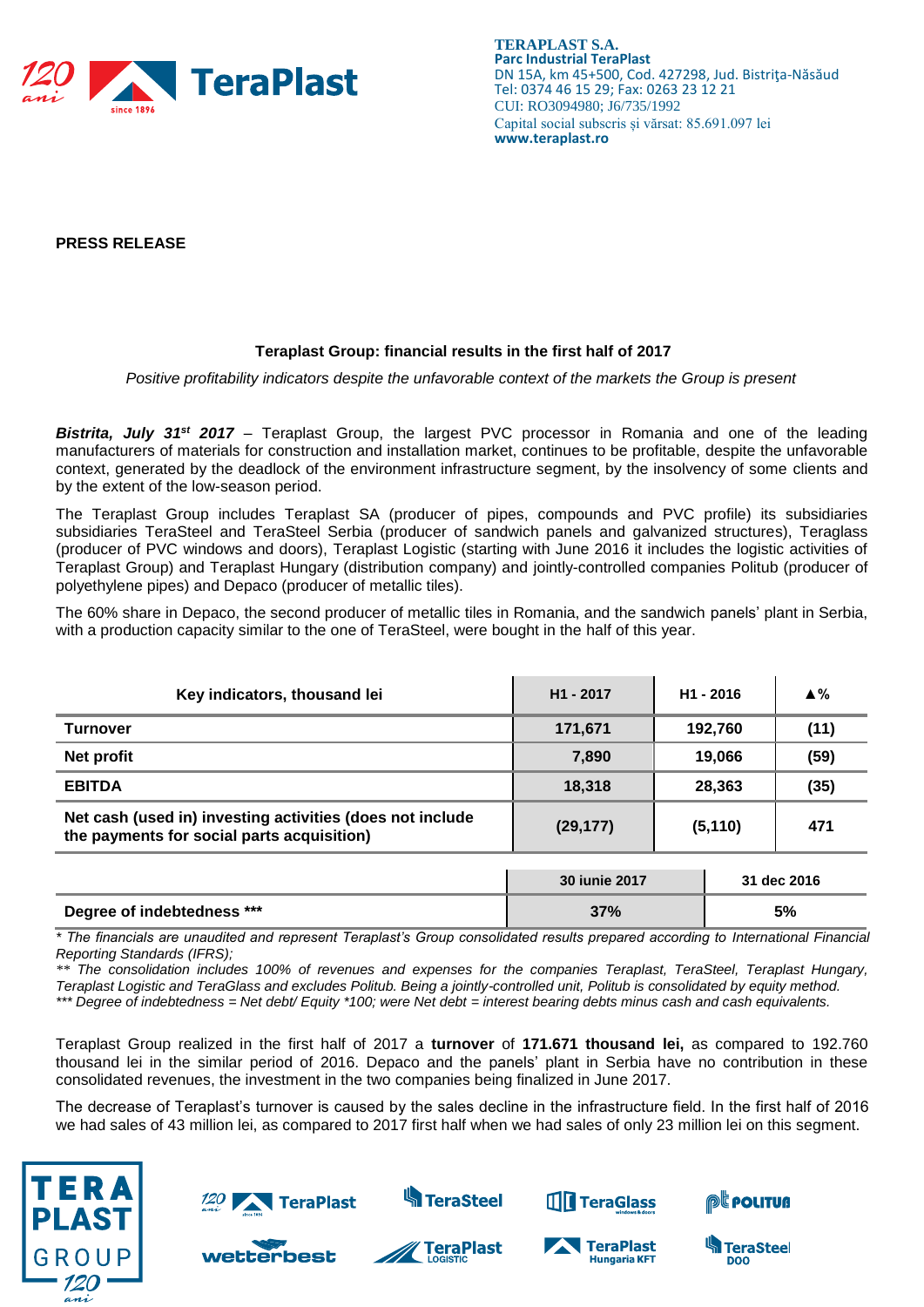

**TERAPLAST S.A. Parc Industrial TeraPlast** DN 15A, km 45+500, Cod. 427298, Jud. Bistriţa-Năsăud Tel: 0374 46 15 29; Fax: 0263 23 12 21 CUI: RO3094980; J6/735/1992 Capital social subscris și vărsat: 85.691.097 lei **www.teraplast.ro**

A positive contribution to the consolidated revenues evolution had the company TeraSteel, which in the first half of the year obtained a **turnover of 64.860 thousand lei**, **increasing by 22%** as compared to the income obtained in the similar period of last year.

*Cosmin Patroiu, Chief Executive Officer TeraSteel:* "*TeraSteel consolidated its position on Romanian market and it is present on European markets, being recognized as a trusted partner. In this context the increase of the presence on the markets in the Balkans is a natural evolution. For 2018 TeraSteel Romania and Serbia estimate a turnover of 250 million lei".*

In the next half of the year we hope that by the consolidation of Depaco/Wetterbest to compensate the decreases of infrastructure market in the consolidated financial statement of Teraplast Group. In the first half of the year, Depaco obtained a turnover of **71.179 thousand lei,** a net profit of 5.540 thousand lei and EBITDA of 7.420 thousand lei.

*Valeriu Irimescu, Chief Executive Officer Depaco: "This spectacular evolution of Depaco is the consequence of an efficient strategy of increasing the market share in Romania and of beginning the sales in seven European countries. The launching of new products also represents an important tactic in the development strategy of the company. The increasing rhythm of Depaco's activity will maintain in the second half of the year, when additionally to the existing competitive advantage, will be exploited the supplying and commercials synergies with Teraplast Group. After this maturity phase, there will be a new one, in which we want to dare more. I am grateful and eager for what's next for Wetterbest, a strong brand which is imposing on the market through superior quality, but also by uniqueness".*

*Mirela Pop, Chief Executive Officer of Teraplast: "The deadlock in infrastructure continues to negatively influence Teraplast's business, and according to the information we have at the moment there will not be significant improvements in the next half of the year. In the first five months of 2017, Romania received from de EU funds amounting 1 million euro for the financial exercise 2014-2020, which corresponds to an absorption degree of 0.004% of the total amount allocated for the current financial exercise. Given the fact that the main management authorities, by which are made the reimbursement from EU funds, are not authorized, Romania will not receive money in the following period. In this context, for none of the 43 new environment infrastructure projects it was not passed in the phase of signing the works contracts, the majority being, at the best, in the projecting phase.* 

*The solution that we found in order to compensate the infrastructure decreases is to increase the input of the new businesses purchased in the first half of the year. We anticipate that the panels plat TeraSteel Serbia will bring this year a plus of approximately 4 million euro in the consolidated turnover, and Depaco will also have an important contribution. That's why we are confident that we will manage to be close of the sales and profitability targets aimed for this year.*

*Teraplast's Group strategy to use the facilities towards diversifying activities on market segments which are not dependent of public investments will prove to be correct and will contribute to creating value for our shareholders".*

In the first six months of 2017, Teraplast's Group **net profit** was of **7.890 thousand lei**, and realized **EBITDA** of **18.318 thousand lei**, profitability indicators at Group's level being influenced by the sales decrease and by the fact that some expenses remained fixe. For example the salaries expenses were at a similar level with the one in 2016, although the production level was not similar. We decided to keep the production employees because in our domain the training of an employ can take a few months, and the labor market in the area is extremely competitive.

The investment in the plant in Serbia and the 60% acquisition in Depaco were financed by bank loans. We also made important investments in improving the existent production facilities, an example being the PVC waste recycling line, which will have a significant influence both in reducing the costs with the raw materials and also in increasing the quality and the sustainability of the products, starting with the end of the year. Teraplast will follow the European trend of the big plastic articles producers which use on a large scale the recycled material, in accordance with the company's vision to deliver efficient solution for people and environment.

As compared to last year we made significant investments in the development and the improvement of the production capacities, investments which will continue in the second half of 2017.